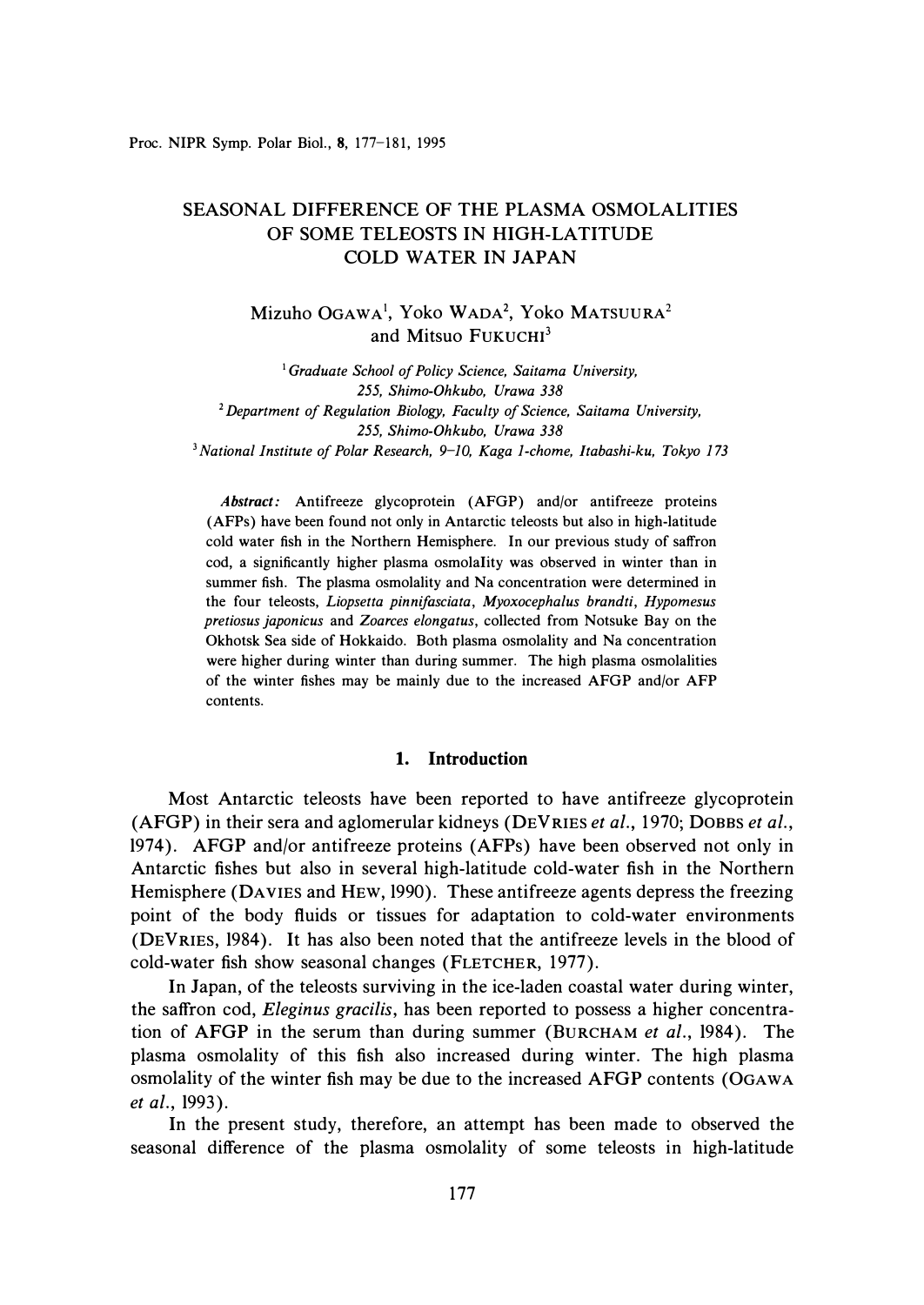cold-water areas of Japan, and to confirm the possibility of fish possessing the antifreezes.

## 2. Materials and Methods

The seasonal variations of plasma osmolality and sodium (Na) concentration were investigated. In this observation, the following four teleosts were collected in February and June, 1993, from Notsuke Bay, on the Okhotsk Sea side of Hokkaido: Bartin plaice, *Liopsetta pinnifasciata,* snowy sculpin, *Myoxocephalus brandti,* surf smelt, *Hypomesus pretiosus japonicus* and notched-fin eelpout, *Zoarces elongatus.*  The numbers and standard lengths of these fishes are shown in Table 1. No attempt was made to separate the sexes.

Blood samples of  $1.5-2.0$  ml, were taken from the caudal vessels by cutting the tail. Fresh blood was immediately centrifuged at 2000 g for 5 minutes. The plasma was decanted into a 1.5 *ml,* clean polyethylene sampling tube and was stored frozen at  $-20^{\circ}$ C until analysis. The blood cells were discarded.

A Micro-Osmometer (Hermann Roehling, TY 13DR) and an Ion-Meter (Horiba, Model N-8F) were employed for determination of plasma osmolality and Na concentration, respectively.

For histological observation, the kidneys were fixed with Bouin's fixative, embedded in paraffin and sectioned at  $6 \mu m$  using routine procedures. Sections were stained with hematoxylin and eosin.

## **31. Results and Discussion**

The plasma osmolalities were significantly higher during winter than during summer in all the fishes examined, although only a limited number of *L. pinnifasciata* were available (Table 1). The Na concentrations also increased in winter

| <b>Species</b>          | No. of fish                                       | Plasma osmolality                               | Na concentration                |
|-------------------------|---------------------------------------------------|-------------------------------------------------|---------------------------------|
|                         | (SL, mm)                                          | mOsm/kg                                         | mEq/L                           |
| Liopsetta pinnifasciata | $W3$ (180-195)<br>$(265 - 275)$<br>S <sub>2</sub> | $740.3 + 109.8$<br>$525.7 + 22.0$               | $224.6 + 18.6$<br>$183.6 + 3.0$ |
| Myoxocephalus brandti   | $W9(145-230)$                                     | $851.8 + 14.8$                                  | $212.2 + 6.2$                   |
|                         | $S7(170-200)$                                     | $422.2 + 3.9**$                                 | $161.8 + 2.0^{**}$              |
| Hypomesus pretiosus     | $W5$ (175-200)                                    | $793.2 + 6.4$                                   | $213.2 + 7.4$                   |
| japonicus               | $S4$ (170-185)                                    | $482.9 + 14.5$ **                               | $115.8 + 6.0$ **                |
| Zoarces elongatus       | $(290 - 390)$<br>W7.<br>$(320 - 360)$<br>S6       | $1061.0 + 28.3$<br>$704.2 + 30.1$ <sup>**</sup> | $206.3 + 6.5$<br>$165.6 + 7.9*$ |

*Table 1. Seasonal differences in the plasma osmolality and Na concentration of teleosts in high-latitude cold water.* 

*W: Winter, S: Summer.* 

*\*: Significantly different from corresponding values for winter fish at p < 0.01.* 

*\*\*: Sigmficantly different from corresponding values for winter fish at p < 0.001.*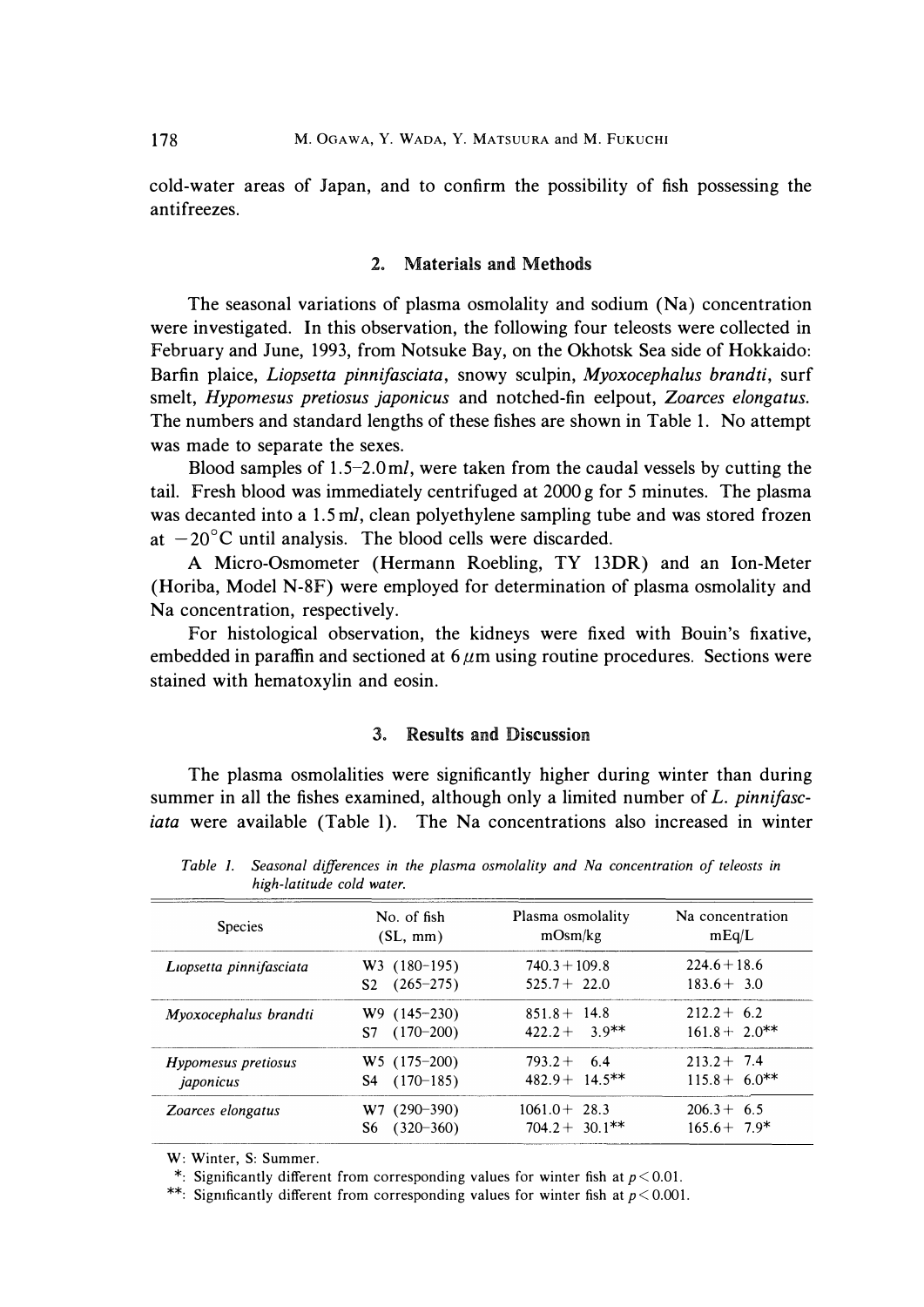**compared with those in summer (Table 1). Such high plasma osmolality during winter seems to be unexplainable by the increased Na content alone. Based on the stability of the ionic composition of plasma in teleosts (HOLMES and DONALDSON, 1969), the contents of Cl and other ions, such as Mg and Ca, were estimated at roughly 95% and 35%, respectively, of Na contents. This paper suggests that the possibility that the high plasma osmolality of these winter fishes may be mainly due to the increased antifreeze contents rather than the increased Na and other ionic concentrations should be considered (Fig. 1).** 

**Antarctic fish with AFGP have aglomerular kidney (DOBBS** *et al.,* **1974). It is known that the shorthorn sculpin,** *Myoxocephalus scorpius,* **has an aglomerular kidney (GRAFFLIN, 1933) and also AFP in the serum (HEW** *et al.,* **1980), while the closely related snowy sculpin,** *M. brand ti,* **shows good glomerular development. All the fishes examined in this study, including** *M. brandti,* **have the glomerular kidney and their glomeruli are well developed.** 

**Four distinct macromolecular antifreezes, one type of AFGP, and three types of AFPs, have been isolated and characterized from different marine fishes. AFGP** 



*Fig. I. Seasonal differences of the plasma osmolality and Na concentration in plasma of snowy sculpin,* **Myoxocephalus brandti.** *SW· Osmolality of sea water. ( ): Estimated substance and its value. \*: Significantly different from corresponding values for winter fish at p <0.001.*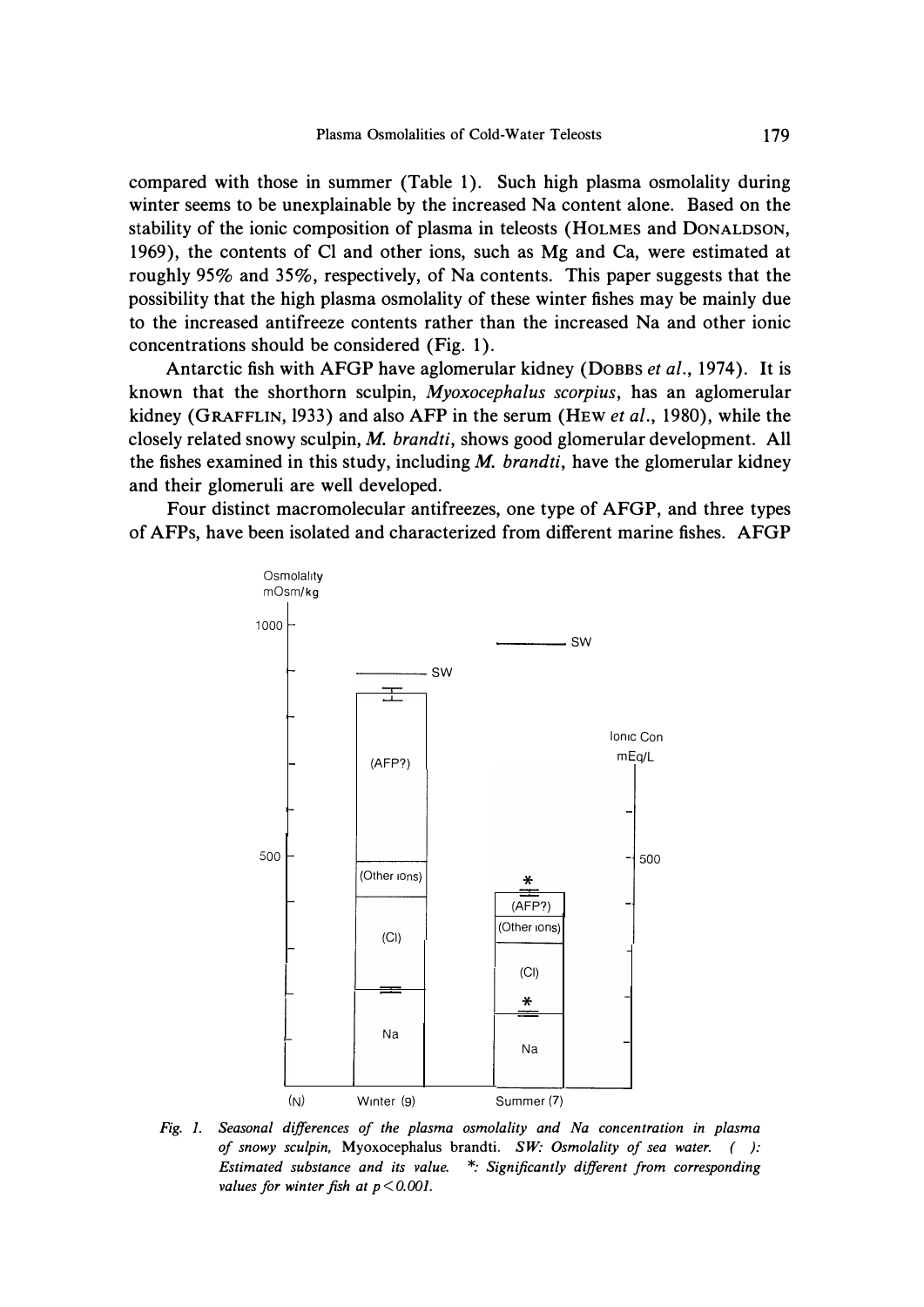is made up of a repeating tripeptide with a disaccharide attached to the threonyl residues. Among AFPs, type I is an alanine-rich, amphiphilic and  $\alpha$ -helix; type II is a larger protein with a high content of reverse turns and disulfide bridges; and type HI is intermediate in size with no distinguishing features of secondary structure (DAVIES and HEW, 1990). The AFGP has been reported in Antarctic teleosts (DEVRIES *et al.,* 1970) and polar cod (0SUGA and FEENEY, 1978). Type I AFP has been described in winter flounder (DUMAN and DEVRIES, 1974) and shorthorn sculpin (HEW *et al.,* 1980). Type II AFP was first isolated from the sea raven (SLAUGHTER et al., 1981). Type III AFP was isolated from the eelpout (ANANTHANARA YANAN *et al.,* 1986). There is a close phylogenic relationship between the fish groups and their antifreezes.

At present in Japan, AFGP has been reported only in saffron cod (BURCHAM *et al.,* 1984). **In** all teleosts examined in this study, both plasma osmolality and Na concentration were higher in winter than in summer. The plasma osmolalities of the winter fish may, as has been suggested, be mainly due to the increased antifreezes, AFGP and/or AFPs. It remains to be determined what kind of antifreezes they have. From their phylogenic relation, however, it seems that *Liopsetta pinnifasciata*  and *Myoxocephalus brandti* have a type I AFP, *Hypomesus pretiosus japonicus* has a type II AFP and *Zoarces elongatus* has a type HI AFP. More studies are necessary to establish the presence of antifreezes and to identify their antifreezes.

#### **Acknowledgments**

We are grateful to the staff of Notsuke Fisherman's Cooperative Union for the collection of the fish used in this study. This study was supported in part by a Grant-in-Aid No. 03640624 to M. 0. from the Ministry of Education, Science and Culture, Japan.

#### **References**

- *ANANTHANARAYANAN, V.* s., *SLAUGHTER, D. and HEW, C. L. (1986): Antifreeze proteins from the ocean pout, Macrozoarces americanus: Circular dichroism spectral studies on the native and denatured states. Biochem. Biophys. Acta, 870, 154-159.*
- *BURCHAM, T. S., OsuGA, D. T., CHINO, H. and FEENEY, R. E. (1984): Analysis of antifreeze glycoproteins in fish serum. Anal. Biochem., 139, 197-204.*
- *DAVIES P. L. and HEW, C. L. (1990): Biochemistry of fish antifreeze proteins. FASEB J., 4, 2460-- 2468.*
- *DEVRIES, A. L. (1984): Role of glycopept1des and peptides in mhibition of crystallization of water m polar fishes. Philos. Trans. R. Soc. London, B304, 575-588.*
- *DEVRIES, A. L. , KOMATSU, S. K. and FEENEY, R. E. ( 1970): Chemical and physical properties of freezing-point-depressing glycoproteins from Antarctic fishes. J. Biol. Chem. , 245, 2901-2908.*
- DOBBS, G. H., III, LIN, Y. and DEVRIES, A. L. (1974): Aglomerularism in Antarctic fish. Science, *185, 793-794.*
- *DUMAN, J. G. and DEVRIES, A. L. (1974): Freezing resistance in winter flounder, Pseudopleuronectes americanus. Nature, 247, 237-238.*
- *FLETCHER, G. L. (1977): Circannual cycles of blood plasma freezing point and Na***<sup>+</sup>***and c1-*